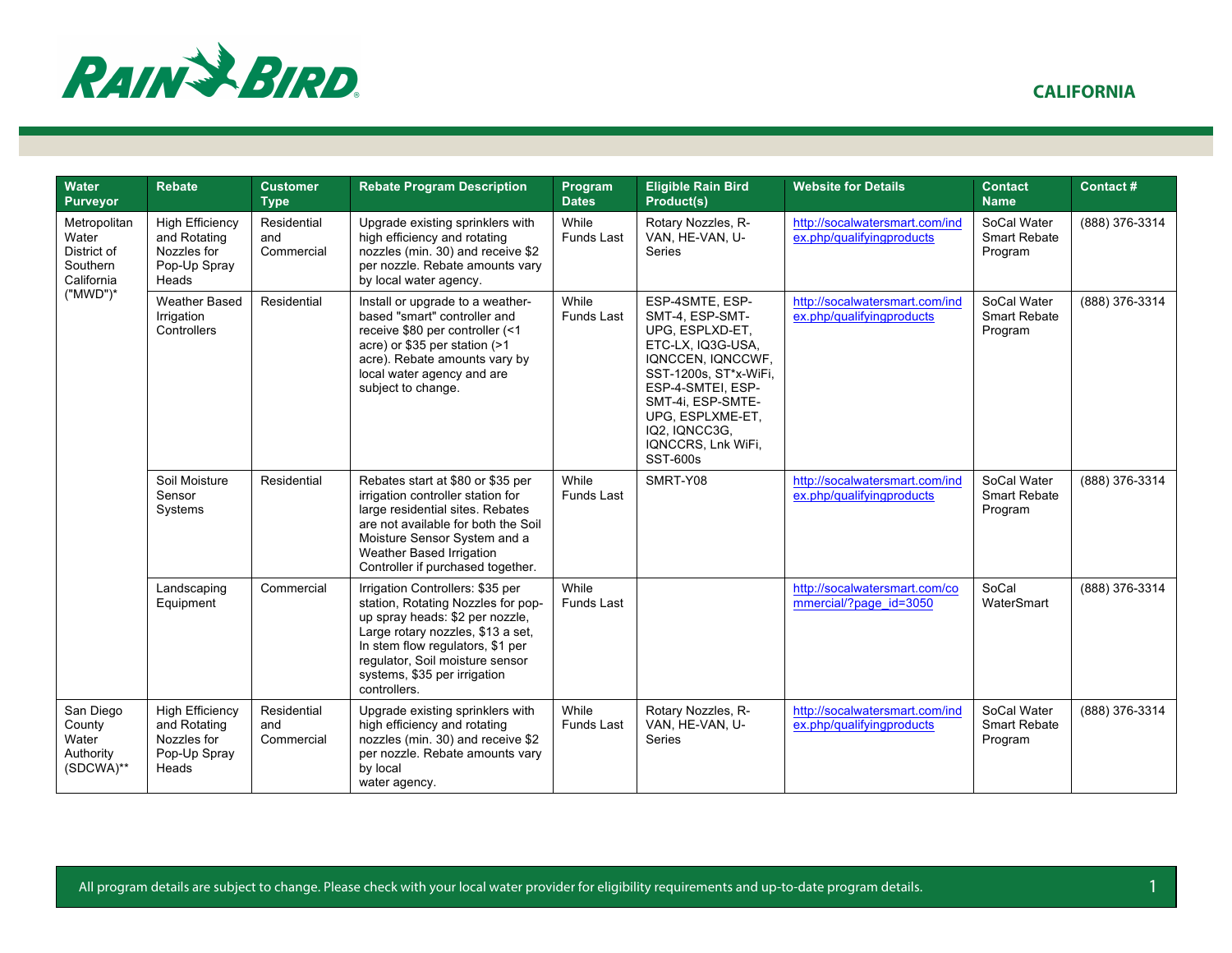

| <b>Water</b><br><b>Purveyor</b>                                        | <b>Rebate</b>                                     | <b>Customer</b><br><b>Type</b> | <b>Rebate Program Description</b>                                                                                                                                                                                                                                     | Program<br><b>Dates</b>    | <b>Eligible Rain Bird</b><br>Product(s)                                                                                                                                                                                                          | <b>Website for Details</b>                                  | <b>Contact</b><br><b>Name</b>                 | Contact#       |
|------------------------------------------------------------------------|---------------------------------------------------|--------------------------------|-----------------------------------------------------------------------------------------------------------------------------------------------------------------------------------------------------------------------------------------------------------------------|----------------------------|--------------------------------------------------------------------------------------------------------------------------------------------------------------------------------------------------------------------------------------------------|-------------------------------------------------------------|-----------------------------------------------|----------------|
| San Diego<br>County<br>Water<br>Authority<br>(SDCWA)<br>$(cont.)^{**}$ | <b>Weather Based</b><br>Irrigation<br>Controllers | Residential                    | Install or upgrade to a weather-<br>based "smart" controller and<br>receive \$80 per controller (<1<br>acre) or \$35 per station (>1<br>acre). Rebate amounts vary by<br>local water agency and are<br>subject to change.                                             | While<br><b>Funds Last</b> | ESP-4SMTE, ESP-<br>SMT-4, ESP-SMT-<br>UPG, ESPLXD-ET,<br>ETC-LX, IQ3G-USA,<br>IQNCCEN, IQNCCWF,<br>SST-1200s, ST*x-WiFi,<br>ESP-4-SMTEI, ESP-<br>SMT-4i, ESP-SMTE-<br>UPG. ESPLXME-ET.<br>IQ2, IQNCC3G,<br>IQNCCRS, Lnk WiFi,<br><b>SST-600s</b> | http://socalwatersmart.com/ind<br>ex.php/qualifyingproducts | SoCal Water<br><b>Smart Rebate</b><br>Program | (888) 376-3314 |
|                                                                        | Soil Moisture<br>Sensor<br>Systems                | Residential                    | Rebates start at \$80 or \$35 per<br>irrigation controller station for<br>large residential sites. Rebates<br>are not available for both the Soil<br>Moisture Sensor System and a<br>Weather Based Irrigation<br>Controller if purchased together.                    | While<br><b>Funds Last</b> | SMRT-Y08                                                                                                                                                                                                                                         | http://socalwatersmart.com/ind<br>ex.php/qualifyingproducts | SoCal Water<br><b>Smart Rebate</b><br>Program | (888) 376-3314 |
|                                                                        | Landscaping<br>Equipment                          | Commercial                     | Irrigation Controllers: \$35 per<br>station, Rotating Nozzles for pop-<br>up spray heads: \$2 per nozzle,<br>Large rotary nozzles, \$13 a set,<br>In stem flow regulators, \$1 per<br>regulator, Soil moisture sensor<br>systems, \$35 per irrigation<br>controllers. | While<br><b>Funds Last</b> |                                                                                                                                                                                                                                                  | http://socalwatersmart.com/co<br>mmercial/?page id=3050     | SoCal<br>WaterSmart                           | (888) 376-3314 |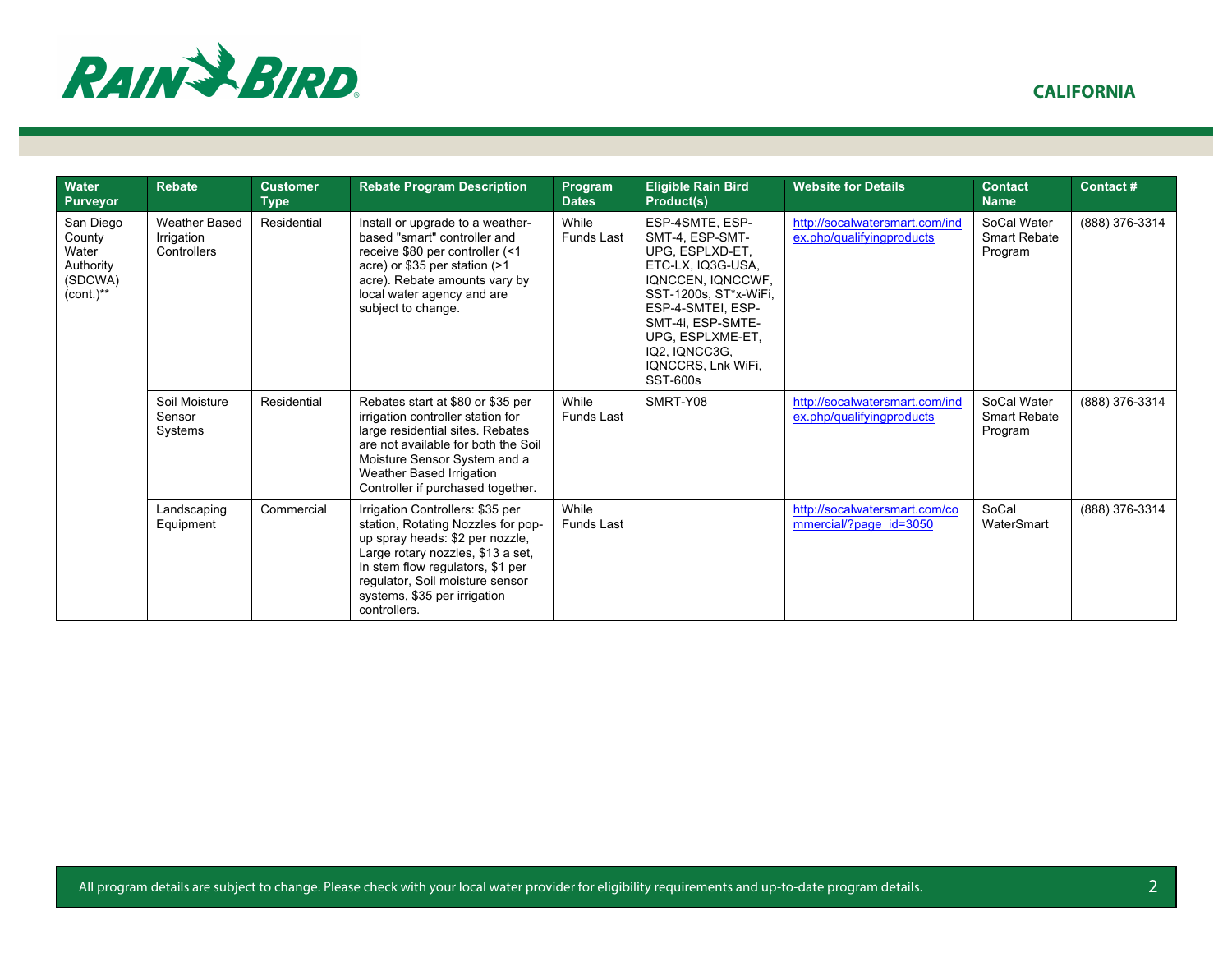

| Water<br><b>Purveyor</b>                                               | <b>Rebate</b>                                                          | <b>Customer</b><br><b>Type</b>   | <b>Rebate Program Description</b>                                                                                                                                                                                                                                                                                                                                                                                                                                                                                                                                 | Program<br><b>Dates</b>    | <b>Eligible Rain Bird</b><br>Product(s)                                                                                                                                                                                                       | <b>Website for Details</b>                                            | Contact<br><b>Name</b>  | Contact#       |
|------------------------------------------------------------------------|------------------------------------------------------------------------|----------------------------------|-------------------------------------------------------------------------------------------------------------------------------------------------------------------------------------------------------------------------------------------------------------------------------------------------------------------------------------------------------------------------------------------------------------------------------------------------------------------------------------------------------------------------------------------------------------------|----------------------------|-----------------------------------------------------------------------------------------------------------------------------------------------------------------------------------------------------------------------------------------------|-----------------------------------------------------------------------|-------------------------|----------------|
| San Diego<br>County<br>Water<br>Authority<br>(SDCWA)<br>$(cont.)^{**}$ | WaterSmart<br>Landscape<br>Makeover<br>Series                          | Residential                      | This FREE series is designed to<br>provide homeowners with a<br>comprehensive overview and the<br>basic skills necessary for the<br>successful conversion of their<br>traditional turf yard into a<br>WaterSmart landscape. This<br>educational series provides an<br>opportunity for hands-on learning<br>through modules designed to<br>walk participants through key<br>competencies necessary for a<br>successful landscape retrofit.<br>After completing the series all<br>participants will have a<br>landscape design that is ready<br>for implementation. | While funds<br>last        | N/A                                                                                                                                                                                                                                           | http://www.watersmartsd.org/p<br>rograms                              | SoCal<br>WaterSmart     | (888) 376-3314 |
| Municipal<br>Water<br>District of<br>Orange                            | <b>High Efficiency</b><br>and Rotating<br>Nozzles for<br>Pop-Up Sprays | Residential<br>and<br>Commercial | Upgrade existing sprinklers with<br>high efficiency and rotating<br>nozzles (min. 30) up to \$2.00 per<br>nozzles                                                                                                                                                                                                                                                                                                                                                                                                                                                 | While<br>Funds Last        | Rotary Nozzles, R-<br>Van, HE-Van, U-Series                                                                                                                                                                                                   | http://www.ocwatersmart.com/                                          | <b>OC</b><br>WaterSmart | (714) 963-3058 |
| County<br>(MWDOC)                                                      | Large Rotary<br><b>Nozzles</b>                                         | Commercial                       | Rebate: \$13 per set<br>*Minimum 8 sets                                                                                                                                                                                                                                                                                                                                                                                                                                                                                                                           | While<br>Funds Last        |                                                                                                                                                                                                                                               | https://www.mwdoc.com/save-<br>water/rebates/commercial-<br>rebates/  |                         | (714) 963-3058 |
| Municipal<br>Water<br>District of<br>Orange<br>County<br>(MWDOC)       | Smart Sprinkler<br><b>Timers</b>                                       | Residential &<br>Commercial      | Residential rebates start at \$80<br>for properties less than one acre<br>-or-\$35 per station for properties<br>greater than one acre.<br>Commercial rebates, \$35 per<br>station for all properties.                                                                                                                                                                                                                                                                                                                                                            | While<br><b>Funds Last</b> | ESP-4-SMTE, ESP-4-<br>SMTEI, ESP-SMT-4,<br>ESP-SMT-4i, ESP-<br>SMT-UPG. ESP-<br>SMTE-UPG, ESPLXD-<br>ET, ESPLXME-ET,<br>ETC-LX, IQ2, IQ3G-<br>USA, IQNCC3G,<br>IQNCCEN, IQNCCRS,<br>IQNCCWF, LNK WiFi,<br>SST-1200s, SST-<br>1200s, ST8x-WiFi | https://www.mwdoc.com/save-<br>water/rebates/residential-<br>rebates/ |                         | (714) 963-3058 |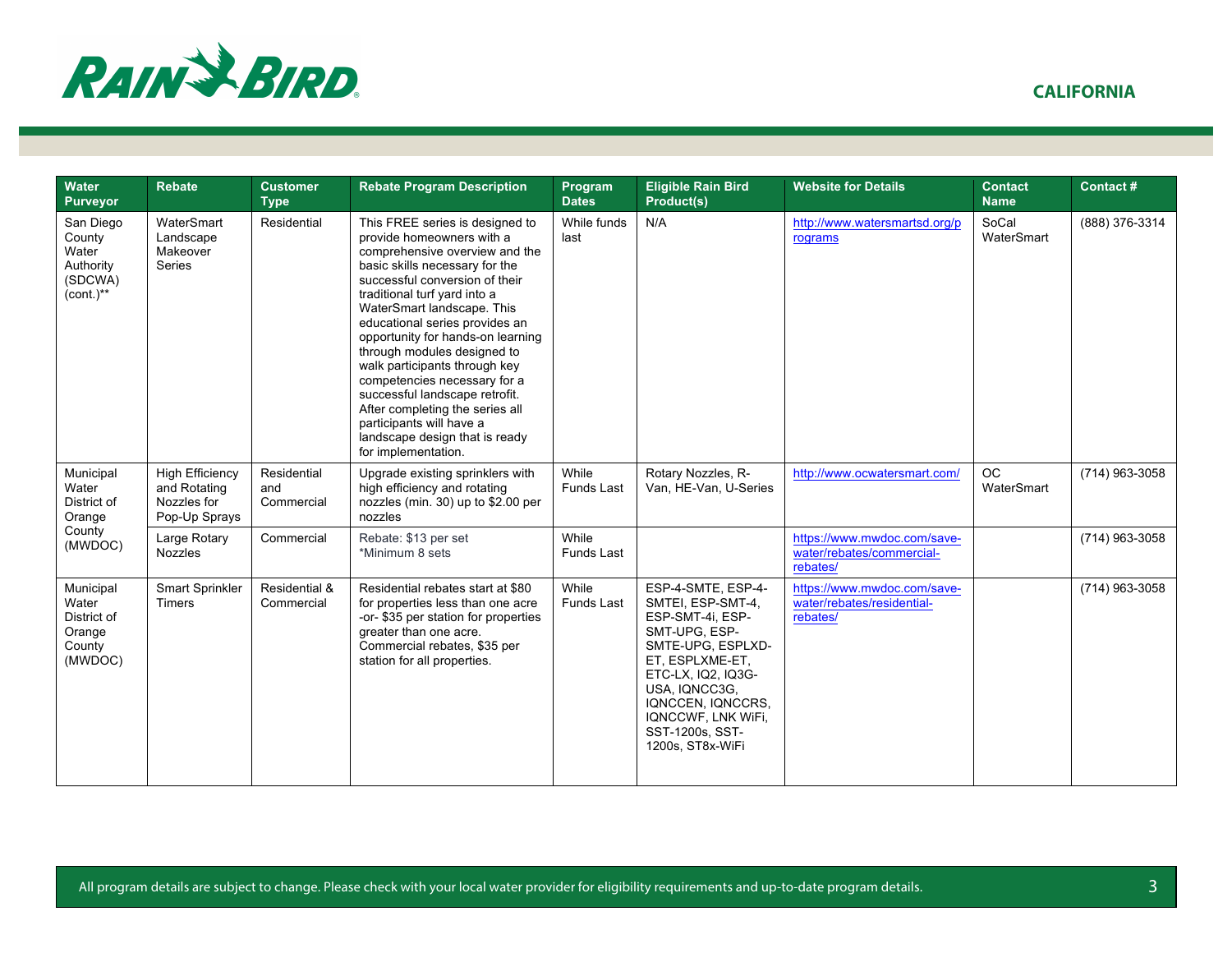

|  | <b>CALIFORNIA</b> |  |
|--|-------------------|--|
|  |                   |  |

| Water<br><b>Purveyor</b>                     | Rebate                                                       | <b>Customer</b><br><b>Type</b>   | <b>Rebate Program Description</b>                                                                                                                                                                                               | Program<br><b>Dates</b>    | <b>Eligible Rain Bird</b><br>Product(s)                                                                      | <b>Website for Details</b>                                                                      | <b>Contact</b><br><b>Name</b> | Contact#       |
|----------------------------------------------|--------------------------------------------------------------|----------------------------------|---------------------------------------------------------------------------------------------------------------------------------------------------------------------------------------------------------------------------------|----------------------------|--------------------------------------------------------------------------------------------------------------|-------------------------------------------------------------------------------------------------|-------------------------------|----------------|
| Municipal<br>Water<br>District of<br>Orange  | Soil Moisture<br>Sensor                                      | Residential<br>and<br>Commercial | Rebates start at \$80 per station<br>for Residential. Rebate \$35 per<br>station for Commercial                                                                                                                                 | While<br><b>Funds Last</b> | SMRT-Y08,                                                                                                    | https://www.mwdoc.com/save-<br>water/rebates/residential-<br>rebates/                           | <b>OC</b><br>WaterSmart       | (714) 963-3058 |
| County<br>(MWDOC)<br>(cont.)                 | In-Stem Flow<br>Regulators                                   | Commercial                       | Rebate \$1 per regulator<br>*Minimum 25 units                                                                                                                                                                                   | While<br>Funds Last        |                                                                                                              | https://www.mwdoc.com/save-<br>water/rebates/commercial-<br>rebates/                            | OC.<br>WaterSmart             | (714) 963-3058 |
|                                              | Turf<br>replacement<br>with drought<br>tolerant plants       | Residential<br>and<br>Commercial | \$1.00 per square foot to replaced<br>irrigation lawn with drought<br>tolerant plants or other approved<br>options                                                                                                              | While<br><b>Funds Last</b> | Opportunity for<br>Landscape Drip and<br>high efficiency nozzles.                                            | http://www.ocwatersmart.com                                                                     | OC.<br>WaterSmart             | (714) 963-3058 |
|                                              | Drip Irrigation                                              | Residential                      | Up to \$175 for an all-in-one drip<br>kit or approved 'bundle" (Rebate<br>up to 3 kits per site)                                                                                                                                | While<br><b>Funds Last</b> | Retro-1800, Control<br>Zones kits and XFS.<br>XFD, XF-CV dripline                                            | https://www.mwdoc.com/save-<br>water/rebates/residential-<br>rebates/                           | OC.<br>WaterSmart             | (714) 963-3058 |
|                                              | Drip irrigation                                              | Commercial                       | \$.20 per square foot for<br>approved products. *Maximum<br>45,000 square feet                                                                                                                                                  | While<br>supply lasts      | Retro-1800, Control<br>Zone kits and XFS.<br>XFD. XF-CV                                                      | http://www.ocwatersmart.com                                                                     | <b>OC</b><br>WaterSmart       | (714) 963-3058 |
| Coachella<br>Valley Water<br><b>District</b> | Landscape<br>Conversion                                      | Residential.                     | Rebates are \$2 per square foot<br>up to a max of 10,000 square<br>feet for Residential. \$2 per<br>square foot up to max of 25,000<br>square feet per project Requires<br>pre-approval                                         | While<br>Funds Last        | Opportunity for<br>Landscape Drip<br>products, rotary<br>nozzles, HE-VAN, U-<br>Series, smart<br>controllers | http://www.cvwd.org/380/Land<br>scape-<br>Rebates#ResidentialLandscap<br>e                      | <b>Water District</b>         | (760) 398-2651 |
|                                              | Smart Irrigation<br>Controllers or<br><b>Central Control</b> | HOA.<br>Commercial               | HOAs and businesses with a<br>dedicated landscape meter may<br>be eligible for a rebate on smart<br>irrigation controllers of up to<br>\$10,000 per irrigated acre or half<br>the cost of the controller,<br>whichever is less. | While funds<br>last        | ESP-SMTe. ESP-<br>LXME or ESP-LXD<br>with ET Manager<br>Cartridge, IQ,<br>Maxicom, Site Control              | http://www.cvwd.org/380/Land<br>scape-<br>Rebates#HOAandCommercial<br>SmartIrrigationController | <b>Water District</b>         | (760) 398-2651 |
|                                              | <b>Spray Nozzles</b>                                         | Residential                      | Residential: Rebates are \$4.00<br>per nozzle conversion up to<br>\$2000.                                                                                                                                                       | While funds<br>last        | R13-18 Series, R17-24<br><b>Series</b>                                                                       | http://www.cvwd.org/380/Land<br>scape-<br>Rebates#ResidentialSprayNoz<br>zleConversion          | <b>Water District</b>         | (760) 398-2651 |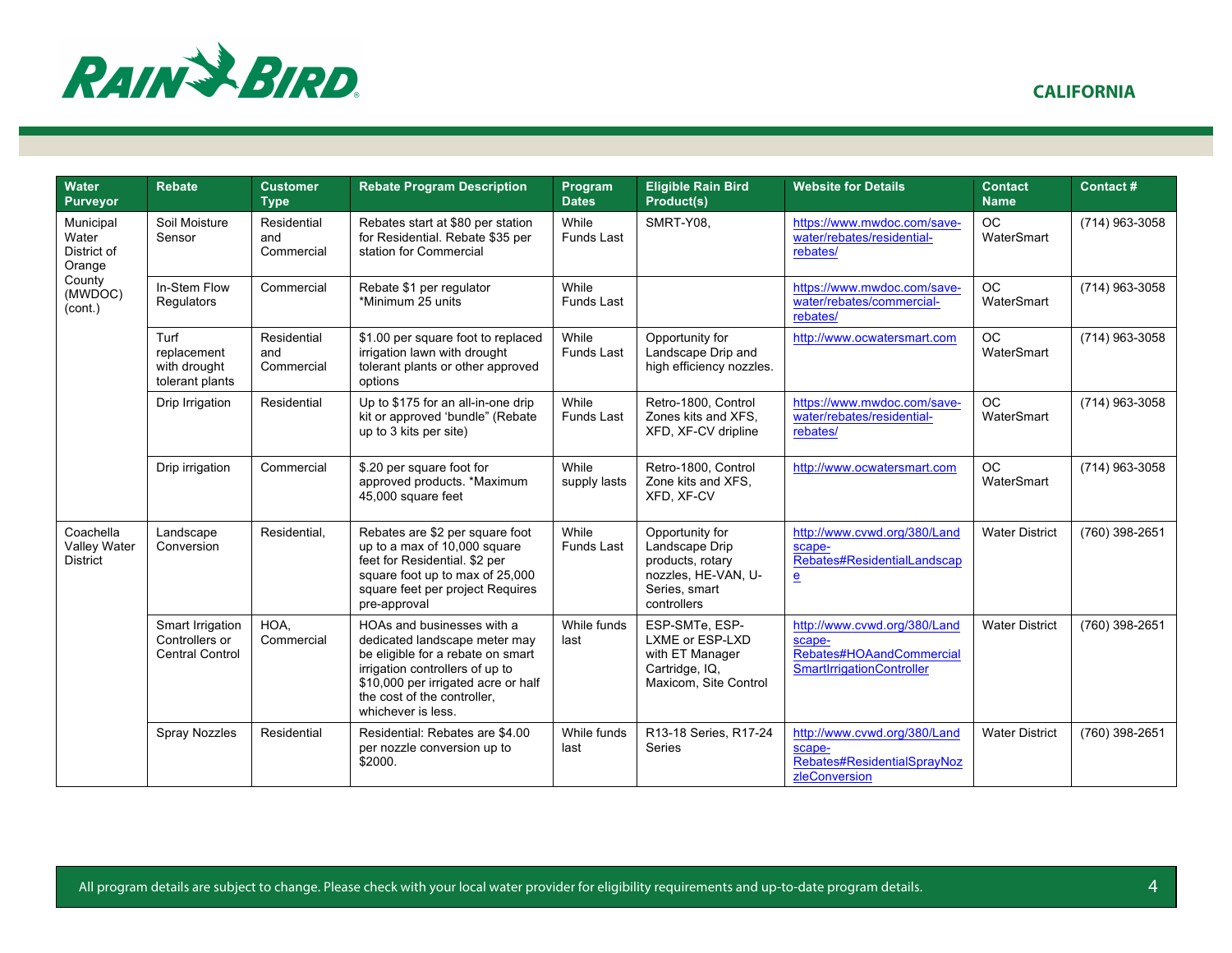

| Water<br><b>Purveyor</b>                                | <b>Rebate</b>                                       | <b>Customer</b><br><b>Type</b> | <b>Rebate Program Description</b>                                                                                                                                                                                                                                                                                                                                                                                                       | Program<br><b>Dates</b>                             | <b>Eligible Rain Bird</b><br>Product(s)                                                                   | <b>Website for Details</b>                                                            | <b>Contact</b><br><b>Name</b>                         | Contact#       |
|---------------------------------------------------------|-----------------------------------------------------|--------------------------------|-----------------------------------------------------------------------------------------------------------------------------------------------------------------------------------------------------------------------------------------------------------------------------------------------------------------------------------------------------------------------------------------------------------------------------------------|-----------------------------------------------------|-----------------------------------------------------------------------------------------------------------|---------------------------------------------------------------------------------------|-------------------------------------------------------|----------------|
| Coachella<br>Valley Water<br><b>District</b><br>(cont.) | Smart Irrigation<br>Controllers                     | HOA &<br>Commercial            | Rebate half the cost of one<br>controller up to \$10,000 per<br>project. Program requires pre-<br>approval.                                                                                                                                                                                                                                                                                                                             | While funds<br>last                                 | ET Manager, ESP-<br><b>SMT Smart Modular</b><br>Control System, ESP-<br>LXME with ET<br>Manager Cartridge | http://www.cvwd.org/conservat<br>ion/rebates.php?city=cc                              | <b>Water District</b>                                 | (760) 398-2651 |
|                                                         | Irrigation<br>Upgrade<br>Program                    | HOA and<br>Commercial          | CVWD offers HOA and<br>commercial customers rebates<br>for replacing overhead spray and<br>adjustable bubblers and emitters<br>with subsurface/in-line drip<br>tubing and non-adjustable,<br>pressure compensating bubblers<br>and emitters. The rebate is \$0.25<br>per converted square foot or the<br>total cost of the approved<br>irrigation hardware (whichever is<br>less up) to \$5,000. This program<br>requires pre-approval. | While<br><b>Funds Last</b>                          |                                                                                                           | http://www.cvwd.org/380/Land<br>scape-<br>Rebates#ResidentialLandscap<br>$\mathbf{e}$ | <b>Water District</b>                                 | (760) 398-2651 |
| Santa<br>Monica                                         | <b>Weather Based</b><br>Irrigation<br>Controllers   | Residential                    | \$80/Controller for less than 1<br>acre of Landscape & \$35/station<br>for more than 1 acre of<br>landscape                                                                                                                                                                                                                                                                                                                             | While<br>Funds Last                                 |                                                                                                           | http://www.socalwatersmart.co<br>m/?page_id=2979                                      | SoCal Water<br>Smart                                  | (888) 376-3314 |
|                                                         | Landscape<br>Rebate                                 | Residential                    | Rebate pays \$3.50 / square foot<br>of grass converted to climate-<br>appropriate plants and/or mulch<br>up to \$4500. Pre-Approval is<br>required.                                                                                                                                                                                                                                                                                     | July 2017 -<br>June 2018<br>or while<br>funds last  |                                                                                                           | http://water.smgov.net/for-my-<br>home/landscape-rebates                              | Office of<br>Sustainability<br>and the<br>Environment | (310) 458-8972 |
| California<br>Water<br>Service                          | <b>Water Smart</b><br><b>Turf Removal</b><br>Rebate | Residential                    | \$2.00 per square foot                                                                                                                                                                                                                                                                                                                                                                                                                  | Ends<br>March 31.<br>2018 or<br>while funds<br>last | Opportunity for convert<br>sprays to drip irrigation                                                      | https://www.calwater.com/cons<br>ervation/rebates-and-<br>programs/                   | Cal Water<br>Service                                  | (408) 367-8369 |
|                                                         | Rotating<br><b>Nozzles</b>                          | Commercial                     | Up to \$5.00 per nozzle                                                                                                                                                                                                                                                                                                                                                                                                                 | Ends<br>March 31.<br>2018 or<br>while funds<br>last | Rotary Nozzles, R-Van                                                                                     | https://www.calwater.com/cons<br>ervation/rebates-and-<br>programs/                   | Cal Water<br>Service                                  | (408) 367-8369 |